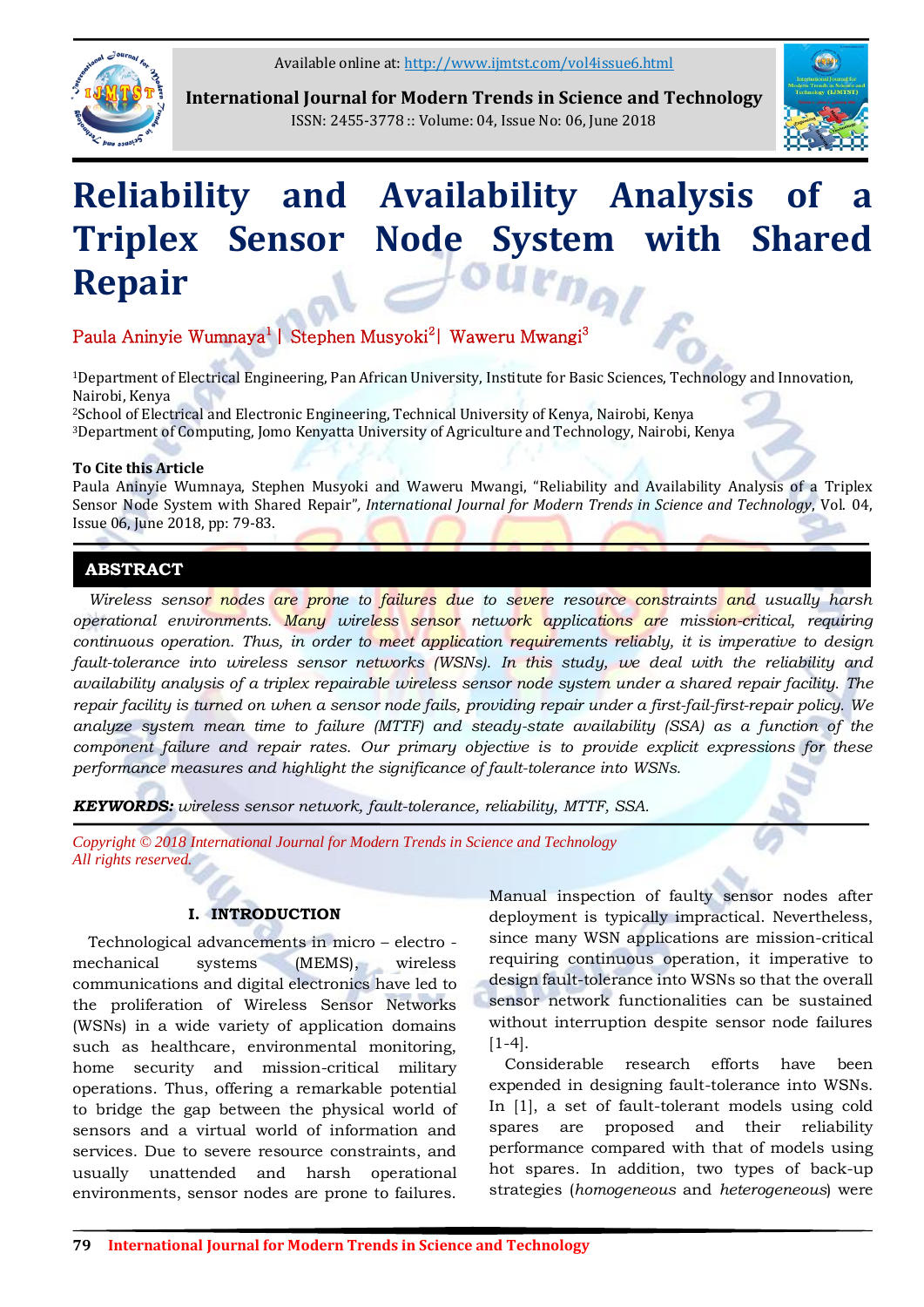investigated. Silva *et al* [5] proposed a methodology based on an automatic generation of a fault tree to evaluate the reliability and availability of wireless sensor networks when permanent faults occur in network devices. In [6], a reliable and fault-tolerant Markov model for a sensor network system using different types of sensors and spares that replace sensors in case failure occurs was presented. In [7], Bein *etal* emphasized the importance of heterogeneous fault-tolerance by exploring reliability issues in multi-fusion sensor networks. Munir and Gordon-Ross [2] investigated the synergy of fault detection and fault-tolerance for WSNs and proposed a fault-tolerant sensor node model consisting of duplex sensors which exploits this synergy between fault detection and fault-tolerance. In [8], Markov chains are used in evaluating the reliability of sensor networks. Though inspired by the work in [2], their model removes the constraint of having mutually exclusive clusters (i.e., a node can be counted in two clusters) allowing for a more flexible reliability analysis.

In this paper, a fault-tolerant model of a triplex repairable wireless sensor node system is presented, and reliability and availability performance of the model evaluated. The rest of this paper is organized as follows: Section II describes the modeling assumptions. Using Markov process theory, Laplace transforms and limiting state probability evaluation, the explicit expressions of the mean time to failure (MTTF) and the steady-state availability (SSA) for the system are obtained in Sections III and IV, respectively. In Section V, the influence of system parameters on the MTTF and SSA is studied. Conclusions are drawn in Section VI.

#### **II. MODELING ASSUMPTIONS**

The following high-level assumptions of a triplex sensor node system, consisting of three active sensor nodes connected in parallel and a single repair facility were made when building the model:

- i. The sensor nodes are independent and identical, each with a failure rate,  $\lambda$  and the rate at which a faulty sensor node returns from any given failed state to the preceding working state is  $\mu$ , the repair rate.
- ii. Each sensor node can exist in one of two states (operating and failed).
- iii. When an active sensor node fails, it is immediately repaired if the repair facility is idle.

Repair is performed based on a first-fail-first-repair policy.

- iv. A fault detection algorithm continously monitors the sensor nodes to identify failures.
- v. Environmental and operational conditions for the system are relatively stable as a function of time.

#### **III. RELIABILITY AND MEAN TIME TO FAILURE**

The state transition diagram in figure 1 shows the Markov model for our proposed reliability model.



Figure 1: Triplex Sensor Node Reliability Model with Shared Repair

The states in the Markov model represent the number of operating or good sensor nodes. The differential equations describing the sensor node

triplex Markov model are:  
\n
$$
P_0'(t) = \lambda P_1(t)
$$
\n
$$
P_1'(t) = 2\lambda P_2(t) - (\lambda + \mu)P_1(t)
$$
\n
$$
P_2'(t) = 3\lambda P_3(t) - (2\lambda + \mu)P_2(t) + \mu P_1(t)
$$
\n
$$
P_3'(t) = -3\lambda P_3(t) + \mu P_2(t)
$$
\n(1)

where  $P_i(t)$  denotes the probability that the sensor node will be in state *i* at time *t*, and  $P_i(t)$  represents the first order derivative of  $P_i(t)$ . When all 3 sensor nodes have failed (i.e., the absorbing state), the system is considered to have failed and no recovery is possible.

Equation (1) may be expressed in matrix form as:  
\n
$$
\begin{bmatrix} P_0(t) & P_1(t) & P_2(t) & P_3(t) \end{bmatrix} = \begin{bmatrix} P_0(t) & P_1(t) & P_2(t) & P_3(t) \end{bmatrix} \begin{bmatrix} 0 & 0 & 0 & 0 \\ \lambda & -(\lambda + \mu) & \mu & 0 \\ 0 & 2\lambda & -(2\lambda + \mu) & \mu \\ 0 & 0 & 3\lambda & -3\lambda \end{bmatrix}
$$
\nSince the intensity matrix,  
\n
$$
\begin{bmatrix} 0 & 0 & 0 & 0 \\ 0 & 0 & 0 & 0 \\ 0 & 0 & 0 & 0 \\ 0 & 0 & 0 & 0 \end{bmatrix}
$$

$$
\begin{bmatrix} 0 & 0 & 0 & 0 \\ \lambda & -(\lambda + \mu) & \mu & 0 \\ 0 & 2\lambda & -(2\lambda + \mu) & \mu \\ 0 & 0 & 3\lambda & -3\lambda \end{bmatrix}
$$

does not have full rank [9], the matrix equations can be reduced by removing the row and column corresponding to the absorbing state without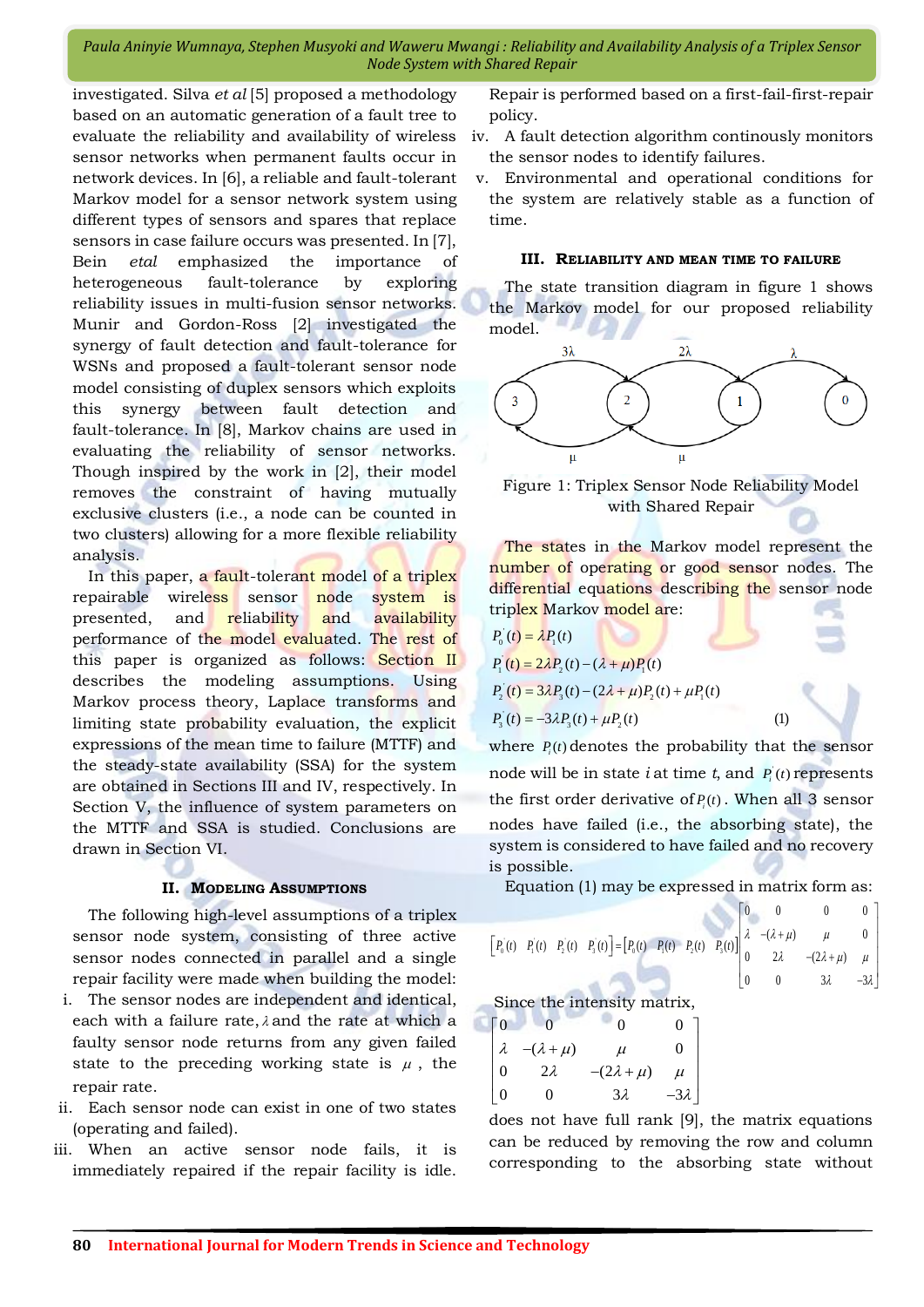losing any information about  $P_0(t)$ ,  $P_1(t)$ ,  $P_2(t)$  and  $P_{3}(t)$ .

If we assume that the system is initially working, then

then  
\n
$$
P_i(t=0) = \begin{cases} 1, & \text{if } i = 3 \\ 0, & \text{otherwise} \end{cases}
$$
\n(2)

Hence, the system differential equations employing

Laplace transform are:  
\n
$$
-(\lambda + \mu)P_1^*(s) + 2\lambda P_2^*(s) = sP_1^*(s)
$$
\n
$$
\mu P_1^*(s) - (2\lambda + \mu)P_2^*(s) + 3\lambda P_3^*(s) = sP_2^*(s)
$$
\n
$$
\mu P_2^*(s) - 3\lambda P_3^*(s) = sP_3^*(s) - 1
$$
\n(3)

Solving these equations leads to  $P_i^*(s)$ 

For a system that is in a specified operating or functioning state at time  $t = 0$ , the relaibility  $R(t)$ determines the probability that a system does not leave the set *B* of functioing states during the time interval [0,  $\Delta t$ ]. Thus the reliability is<br>  $R(t) = \sum P_i(t)$  (4)

$$
R(t) = \sum_{i \in B} P_i(t)
$$

The Laplace transform of the reliability is expressed as:<br>  $R^*(s) = \sum P_i^*(s)$  (5)

$$
R^*(s) = \sum_{i \in B} P_i^*(s)
$$

The MTTF is determined by  
\n
$$
MTTF = \int_0^\infty R(t)dt = R^*(s)|_{s=0}
$$
\n(6)

Therefore,

$$
MTTF_{Shared\, Repair} = \frac{11\lambda^2}{6\lambda^3} + \frac{4\lambda\mu + \mu^2}{6\lambda^3}
$$

In the absence of a repair facility  $(\mu = 0)$ ,

$$
MTTF_{Non-repairable} = \frac{11\lambda^2}{6\lambda^3}
$$

#### **IV. AVAILABILITY AND STEADY-STATE AVAILABILITY**

For a system that can tolerate brief failures and continue its operations after it is repaired, availability is a useful measure of its performance [10]. Figure 2 shows the behaviour of the system which is initially good.



Figure 2: Triplex Sensor Node Availability Model with Shared Repair

The probabilities for either remaining or moving to all the various states during the interval  $[0, \Delta t]$  is described by the stochastic transitional probability matrix,  $P_{ij} \Delta t$ . Hence,

$$
\begin{bmatrix} P_{ij}\Delta t \end{bmatrix} = \begin{bmatrix} 1-3\lambda\Delta t & 3\lambda\Delta t & 0 & 0 \\ \mu\Delta t & 1-(2\lambda+\mu)\Delta t & 2\lambda\Delta t & 0 \\ 0 & \mu\Delta t & 1-(\lambda+\mu)\Delta t & \lambda\Delta t \\ 0 & 0 & \mu\Delta t & 1-\mu\Delta t \end{bmatrix} (7)
$$

for  $i, j = 0, 1, 2, 3$ .

If  $\alpha$  is defined as the limiting state probability vector which remains unchanged when multiplied

by 
$$
P_{ij}\Delta t
$$
 then [11],  
\n
$$
\alpha P_{ij}\Delta t = \alpha
$$
\n(8)

If  $\alpha$  is given by  $\begin{bmatrix} P_3(t) & P_2(t) & P_1(t) & P_0(t) \end{bmatrix}$  for the

triplex repairable system, then  

$$
P_1(t)\lambda\Delta t + P_0(t)(1 - \mu\Delta t) = P_0(t)
$$

$$
P_1(t)\lambda\Delta t + P_0(t)(1 - \mu\Delta t) = P_0(t)
$$
  
\n
$$
P_2(t)2\lambda\Delta t + P_1(t)[1 - (\lambda + \mu)\Delta t] + P_0(t)\mu\Delta t = P_1(t)
$$
  
\n
$$
P_3(t)3\lambda\Delta t + P_2(t)[1 - (2\lambda + \mu)\Delta t] + P_1(t)\mu\Delta t = P_2(t)
$$
  
\n
$$
P_3(t)(1 - 3\lambda\Delta t) + P_2(t)\mu\Delta t = P_3(t)
$$
\n(9)

The steady-state availability of the system is the limiting value as  $\Delta t \rightarrow \infty$  of the probability that the

system will function at time 
$$
\Delta t
$$
. Thus,  
\n
$$
\lim_{\Delta t \to \infty} \begin{bmatrix} dP_0(t)/dt \\ dP_1(t)/dt \\ dP_2(t)/dt \end{bmatrix} = \lim_{\Delta t \to \infty} \begin{bmatrix} -\mu & \lambda & 0 & 0 \\ \mu & -(\lambda + \mu) & 2\lambda & 0 \\ 0 & \mu & -(2\lambda + \mu) & 3\lambda \\ 0 & 0 & \mu & -3\lambda \end{bmatrix} \begin{bmatrix} P_0(t) \\ P_1(t) \\ P_2(t) \\ P_3(t) \end{bmatrix}
$$

As  $\Delta t \rightarrow \infty$ ,  $P_i(t) \rightarrow$  constant and  $dP_i(t)/dt \rightarrow 0$  which leads to an unsolvable system. To avoid this difficulty, an additional equation is introduced while deleting one of the original equations and a

new system formed:  
\n
$$
\begin{bmatrix}\n1 \\
0 \\
0 \\
0 \\
0\n\end{bmatrix} =\n\begin{bmatrix}\n1 & 1 & 1 & 1 \\
\mu & -(\lambda + \mu) & 2\lambda & 0 \\
0 & \mu & -(2\lambda + \mu) & 3\lambda \\
0 & 0 & \mu & -3\lambda\n\end{bmatrix}\n\begin{bmatrix}\nP_0(t) \\
P_1(t) \\
P_2(t) \\
P_3(t)\n\end{bmatrix}
$$
\n(10)

Hence, the SSA of the triplex wireless sensor node system is given by<br>  $SSA_{\text{Shared Republic}} = P_1(t) + P_2(t) + P_3(t)$ 

$$
SA_{\text{Shared Republic}} = P_1(t) + P_2(t) + P_3(t)
$$

$$
\frac{6\lambda^2 \mu + 3\lambda \mu^2 + \mu^3}{6\lambda^3 + 6\lambda^2 \mu + 3\lambda \mu^2 + \mu^3}
$$

and the unavailability,

 $\equiv$ 

$$
U(t) = P_0(t)
$$
  
= 
$$
\frac{6\lambda^3}{6\lambda^3 + 6\lambda^2 \mu + 3\lambda \mu^2 + \mu^3}
$$

### **V. RESULTS AND DISCUSSION**

We used the Maple and R Software Packages to obtain our model results. We compared the MTTF and SSA for different values of  $\lambda$  and  $\mu$ .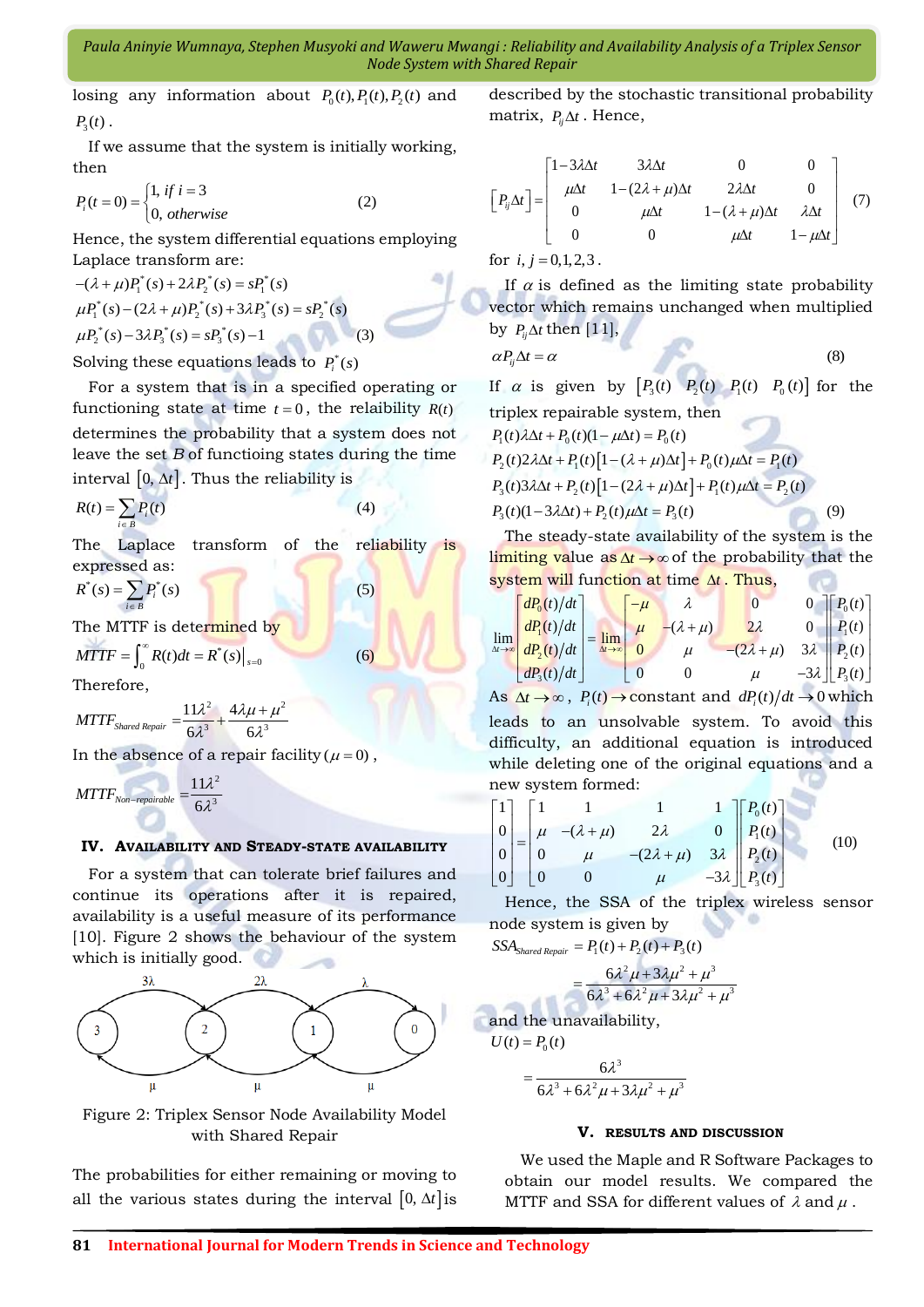In Figure 3(a) and (b), the MTTF is plotted with respect  $\lambda$  and  $\mu$  respectively. As expected, in 3(a), the behaviour of the MTTF with  $\lambda$  is descending. For a given value of  $\mu$ , the MTTF decreases as  $\lambda$ increases. Figure 3(b) indicates that the behaviour of the MTTF is ascending with respect to  $\mu$ . When

 $\mu = 0$ , the system is non-repairable. In which case MTTF = 26.19, 30.56 and 36.67 for  $\lambda = 0.07$ ,  $\lambda = 0.06$ and  $\lambda = 0.05$  respectively. With increasing value of  $\mu$  the system becomes reliable. However, for a fixed value of  $\mu$ , the MTTF declines as  $\lambda$  increases.



The steady-state availability versus  $\lambda$  and  $\mu$  is graphically illustrated in Figure 4(a) and (b) respectively. As shown, the behaviour of the SSA is descending with  $\lambda$  and ascending with  $\mu$ . In the case of  $\lambda = 0$  which is equivalent to the case of

considerably increasing  $\mu$ , the system becomes reliable and the SSA equals 1. In 4(a), considering a constant value of  $\lambda$ , the SSA increases with increasing  $\mu$ . In 4(b), for a fixed value of  $\mu$ , the SSA declines as  $\lambda$  gets larger.



Figure 4: Variations of steady-state availability with parameters (a)  $\lambda$  and (b)  $\mu$